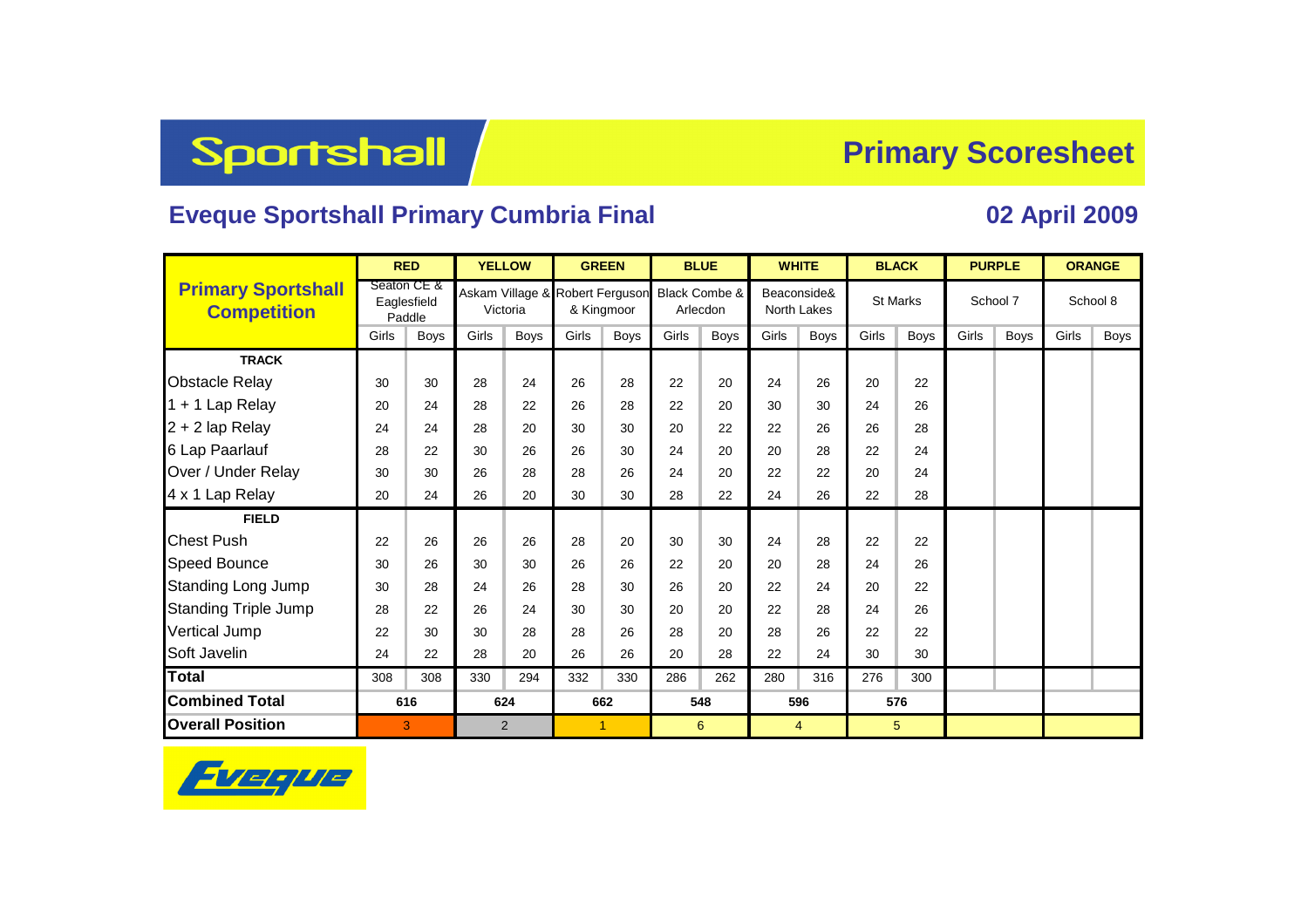## Sportshall



| <b>Girls</b>  |                                       |                               | <b>Obstacle Relay</b> | 1 + 1 Lap Relay                   |                   | 2 + 2 Lap Relay               |                      | 6 Lap Paarlauf                    |                   | Over / Under<br>Relay              |                         | 4x1 Lap Relay                 |                   | <b>Girls</b>  |                                |                  | <b>Chest Push</b>    |                                | <b>Speed Bounce</b>  |                              | <b>Standing Long</b><br>Jump |                              | <b>Standing Triple</b><br>Jump |                              | <b>Vertical Jump</b> |                              | Soft Javelin         |                              |
|---------------|---------------------------------------|-------------------------------|-----------------------|-----------------------------------|-------------------|-------------------------------|----------------------|-----------------------------------|-------------------|------------------------------------|-------------------------|-------------------------------|-------------------|---------------|--------------------------------|------------------|----------------------|--------------------------------|----------------------|------------------------------|------------------------------|------------------------------|--------------------------------|------------------------------|----------------------|------------------------------|----------------------|------------------------------|
| Colour        | Team                                  | "ime (in secs) or<br>position | Position / Points     | ৯<br>Time (in secs) c<br>position | Position / Points | Fime (in secs) or<br>position | Points<br>Position / | a (in secs) or<br>position<br>emi | Position / Points | e (in secs) or<br>position<br>Time | Position / Points       | Fime (in secs) or<br>position | Position / Points | Colour        | Team                           |                  | Best<br>Performances | Il Position<br>Points<br>Total | Best<br>Performances | Total / Position /<br>Points | Performances<br>Best         | Total / Position /<br>Points | Performances<br>Best           | Total / Position /<br>Points | Performances<br>Best | Total / Position /<br>Points | Best<br>Performances | Total / Position /<br>Points |
|               | ш                                     |                               | $\mathbf{1}$          |                                   | 6                 |                               | 4                    |                                   | $\mathbf 2$       |                                    | 1                       |                               | 6                 |               |                                | 1                | 5                    | 15                             | 45                   | 134                          | 1.82                         | 4.7                          | 4.51                           | 13.49                        | 29                   | 77                           | 10.75                | 29                           |
| RED           | Eaglesfield<br>Seaton Cl              | 79.5                          |                       | 25.5                              |                   | 47.5                          |                      | 70                                |                   | 66                                 |                         | 49                            |                   | <b>RED</b>    | Eaglesfield<br>Seaton CE<br>ఱ  | $\mathbf{2}$     | 5                    | 5                              | 48                   | 1                            | 1.44                         | 1                            | 4.6                            | 2                            | 26                   | 5                            | 9                    | 4                            |
|               |                                       |                               | 30                    | 20                                |                   | 24                            |                      | 28                                |                   | 30                                 |                         | 20                            |                   |               | 3                              | 5                | 22                   | 41                             | 30                   | 1.44                         | 30                           | 4.38                         | 28                             | 22                           | 22                   | 9.25                         | 24                   |                              |
|               | య                                     |                               | $\mathbf{2}$          |                                   | $\mathbf{2}$      |                               | $\mathbf{2}$         |                                   | 1                 |                                    | 3                       |                               | 3                 |               | જ                              |                  | 6.5                  | 16.75                          | 49                   | 134                          | 1.48                         | 4.43                         | 4.25                           | 13.29                        | 36                   | 108                          | 11.25                | 34.25                        |
| <b>VELLOW</b> | Askam<br>Village &<br>Victoria        | 81.5                          |                       | 23                                |                   | 46                            |                      | 69                                |                   | 69                                 |                         | 48                            |                   | <b>AELLOM</b> | Askam<br>Village 8<br>Victoria | $\boldsymbol{2}$ | 5.25                 | 3                              | 38                   | 1                            | 1.5                          | 4                            | 4.68                           | 3                            | 37                   | $\mathbf 1$                  | 11.5                 | $\mathbf{2}$                 |
|               |                                       |                               | 28                    |                                   | 28                |                               | 28                   |                                   | 30                |                                    | 26                      |                               | 26                |               |                                | 3                | 5                    | 26                             | 47                   | 30                           | 1.45                         | 24                           | 4.36                           | 26                           | 35                   | 30                           | 11.5                 | 28                           |
| <b>GREEN</b>  | య<br>Robert<br>Ferguson &<br>Kingmoor | 82.5                          | 3                     |                                   | 3                 |                               | $\mathbf 1$          |                                   | 3                 |                                    | $\mathbf 2$<br>46<br>28 |                               | 1                 |               | య                              | 1                | 6.25                 | 17                             | 45                   | 129                          | 1.63                         | 4.66                         | 4.99                           | 14.11                        | 30                   | 91                           | 12                   | 32.25                        |
|               |                                       |                               |                       | 23.5                              |                   | 44                            |                      | 74                                |                   | 67                                 |                         |                               |                   | GREEN         | Robert<br>Ferguson<br>Kingmoor | $\mathbf{2}$     | 5.75                 | $\mathbf 2$                    | 42                   | 3                            | 1.45                         | $\mathbf 2$                  | 4.78                           | $\mathbf 1$                  | 29                   | $\boldsymbol{2}$             | 8.75                 | $\mathbf{3}$                 |
|               |                                       |                               | 26                    |                                   | 26                |                               | 30                   |                                   | 26                |                                    |                         |                               | 30                |               |                                | 3                | 5                    | 28                             | 42                   | 26                           | 1.58                         | 28                           | 4.34                           | 30                           | 32                   | 28                           | 11.5                 | 26                           |
| <b>BLUE</b>   | య<br>Black<br>Combe &<br>Arlecdon     |                               | 5                     | 5<br>25                           |                   |                               | 6                    |                                   | 4                 |                                    | 4                       |                               | 2                 |               | ∞ర                             | 1                | 6.75                 | 17.25                          | 39                   | 123                          | 1.54                         | 4.52                         | 4.46                           | 12.18                        | 38                   | 91                           | 7.25                 | 25.75                        |
|               |                                       | 87.5                          |                       |                                   |                   | 54                            |                      | 74.8                              |                   | 69.8                               |                         | 47                            |                   | <b>BLUE</b>   | Arlecdor<br>Black<br>Combe     | $\mathbf{2}$     | 5.5                  | $\mathbf 1$                    | 47                   | 5                            | 1.38                         | 3                            | 3.86                           | 6                            | 24                   | $\mathbf{2}$                 | 8.5                  | $\bf 6$                      |
|               |                                       |                               | 22                    |                                   | 22                |                               | 20                   |                                   | 24                |                                    | 24                      |                               | 28                |               |                                | 3                | 5                    | 30                             | 37                   | 22                           | 1.6                          | 26                           | 3.86                           | 20                           | 29                   | 28                           | 10                   | 20                           |
|               |                                       |                               | 4                     |                                   | -1                |                               | 5                    |                                   | 6                 | 70                                 | 5                       |                               | 4                 |               | Beaconside<br>& North          |                  | 5.5                  | 16.25                          | 43                   | 122                          | 1.48                         | 4.2                          | 4.38                           | 12.36                        | 32                   | 91                           | 10                   | 27.75                        |
| WHITE         | Beaconside<br>& North<br>Lakes        | 85                            |                       | 22                                |                   | 47.7                          |                      | 76                                |                   |                                    |                         | 48.3                          |                   | <b>WHITE</b>  | akes                           | $\mathbf{2}$     | 6                    | 4                              | 35                   | 6                            | 1.36                         | 5                            | 4.28                           | 5                            | 36                   | $\boldsymbol{2}$             | 11.75                | ${\bf 5}$                    |
|               |                                       |                               | 24                    |                                   | 30                |                               | 22                   |                                   | 20                |                                    | 22                      |                               | 24                |               |                                | 3                | 4.75                 | 24                             | 44                   | 20                           | 1.36                         | 22                           | 3.7                            | 22                           | 23                   | 28                           | 6                    | 22                           |
|               |                                       |                               | 6                     |                                   | 4                 |                               | 3                    |                                   | 5                 |                                    | 6                       | 48.9                          | 5                 |               |                                | 1                | 5.25                 | 15                             | 41                   | 126                          | 1.28                         | 3.95                         | 4.26                           | 13.11                        | 21                   | 77                           | 11.5                 | 35.75                        |
| <b>BLACK</b>  | St Marks                              | 89.5                          |                       | 23.8                              |                   | 47                            |                      | 75                                |                   | 74                                 |                         |                               |                   | <b>BLACK</b>  | St Marks                       | $\mathbf{2}$     | 5.75                 | 5                              | 42                   | 4                            | 1.23                         | 6                            | 3.87                           | 4                            | 22                   | 5                            | 12.5                 | $\mathbf{1}$                 |
|               |                                       |                               | 20                    |                                   | 24                |                               | 26                   |                                   | 22                |                                    | 20                      |                               | 22                |               |                                | 3                | 4                    | 22                             | 43                   | 24                           | 1.44                         | 20                           | 4.98                           | 24                           | 34                   | 22                           | 11.75                | 30                           |
|               | ∼                                     |                               | 0                     |                                   | 0                 |                               | $\bf{0}$             |                                   | 0                 |                                    | 0                       |                               | 0                 |               | $\overline{ }$                 | 1                |                      | 0                              |                      | 0                            |                              | $\mathbf 0$                  |                                | 0                            |                      | 0                            |                      | $\pmb{0}$                    |
| <b>PURPLE</b> | School                                |                               |                       |                                   |                   |                               |                      |                                   |                   |                                    |                         |                               |                   | PURPLE        | School                         | $\mathbf{2}$     |                      | 0                              |                      | 0                            |                              | $\bf{0}$                     |                                | 0                            |                      | 0                            |                      | $\bf{0}$                     |
|               |                                       |                               | $\bf{0}$              |                                   | $\bf{0}$          |                               | $\bf{0}$             |                                   | $\bf{0}$          |                                    | $\mathbf{0}$            |                               | $\mathbf{0}$      |               |                                | 3                |                      | $\bf{0}$                       |                      | $\bf{0}$                     |                              | $\bf{0}$                     |                                | $\bf{0}$                     |                      | $\bf{0}$                     |                      | $\mathbf{0}$                 |
| ORANGE        | $\infty$                              |                               | $\bf{0}$              |                                   | $\mathbf 0$       |                               | $\bf{0}$             |                                   | 0                 |                                    | $\bf{0}$                |                               | 0                 |               | $\infty$                       | 1                |                      | 0                              |                      | $\mathbf 0$                  |                              | $\mathbf 0$                  |                                | 0                            |                      | 0                            |                      | $\mathbf 0$                  |
|               | School                                |                               |                       |                                   |                   |                               |                      |                                   |                   |                                    |                         |                               |                   | ORANGE        | School                         | $\mathbf{2}$     |                      | 0                              |                      | 0                            |                              | 0                            |                                | 0                            |                      | 0                            |                      | $\pmb{0}$                    |
|               |                                       |                               | $\bf{0}$              |                                   | $\bf{0}$          |                               | $\bf{0}$             |                                   | $\bf{0}$          |                                    | $\mathbf{0}$            |                               | $\bf{0}$          |               |                                | $\mathbf{3}$     |                      | $\bf{0}$                       |                      | $\bf{0}$                     |                              | $\bf{0}$                     |                                | 0                            |                      | $\bf{0}$                     |                      | $\mathbf 0$                  |